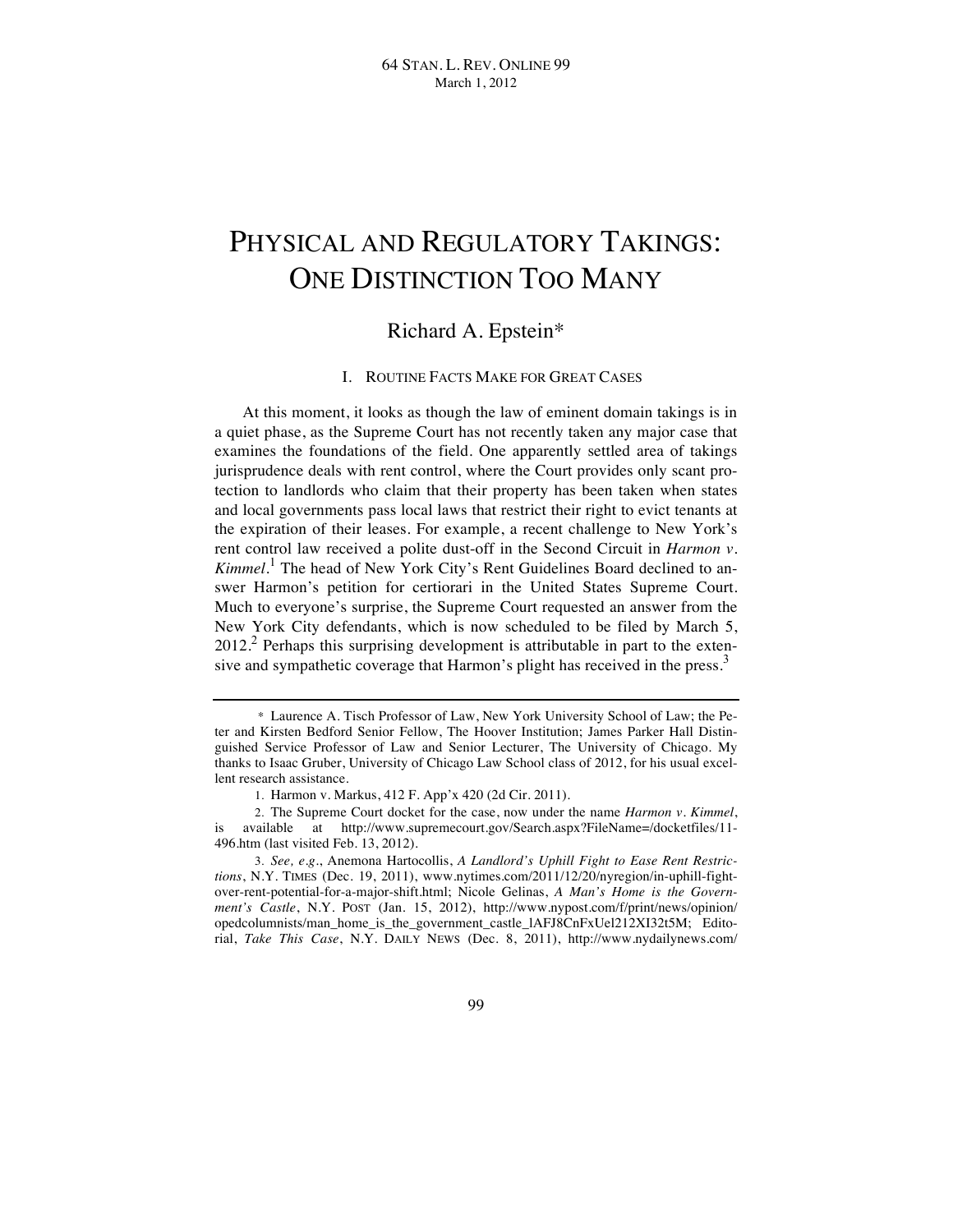Whether the Supreme Court grants certiorari or not, this case highlights the simple proposition that most important doctrinal decisions are made with reference to cases that have simple and recurrent fact patterns that raise major questions of principle. There are two key subtexts of the rent control cases. First, how do the Supreme Court's takings decisions deal with divided interests in land? Second, how does the Court deal with the now-unquestioned distinction between physical and regulatory takings? This brief article addresses both of these ever-timely issues.

# II. PRIVATE LAW: DIVIDED WE GAIN

One desirable maxim in legal theory is that every distinction in legal doctrine has to pay its own way. This rebuttable presumption against the proliferation of legal categories rests on a simple proposition: it is costly to draw any line, physical or conceptual. This maxim asks only that government officials identify the benefits from drawing any line. That burden is easily met by the common device of good fences. These demarcate property that allows us to know who has the right to exclude others, which in turn allows that owner to plant crops or build houses and factories. In the public sphere, lane lines and dividers allow traffic to run freely and safely on public roads. In cooperative ventures, clear lines make it possible to play baseball, basketball, football, hockey, or soccer. Was the player in bounds when he caught the pass? Did the ball or puck cross the goal line? By and large, boundary lines generate great benefits at low administrative cost. Their widespread persistence needs no social justification.

The benefits of any mature property rights system are not, however, exhausted by creating sharp boundary lines. Single owners often divide their own property voluntarily by making partial transfers to third parties. In most cases, these transactions work hard to draw lines that approximate the clarity of boundary lines between strangers. A lease sets a temporal boundary between landlord and tenant, but only when the gain from splitting that asset in two exceeds the cost of creating two interests in "the" property. Voluntary transfers also allow for the creation of mineral rights and air rights, mortgages, restrictive covenants, and easements. Sound public policy both encourages and facilitates consensual property divisions in property rights, which in turn make leases, mortgages, cotenancies, easements and covenants possible. A good recording system gives notice of these changes in title in ways that avoid frauds and direct potential buyers and lenders to the right persons with whom to deal. As the net gains from further divisions diminish, this benign process draws naturally to a close, wholly without state intervention.

opinion/supreme -court-hear-decide-york-rent-control-case-article-1.988380; Richard A. Epstein, *Rent Control Hits the Supreme Court*, WALL ST. J. (Jan. 4, 2012) http://online.wsj.com/article/SB10001424052970204464404577118912082926658.html.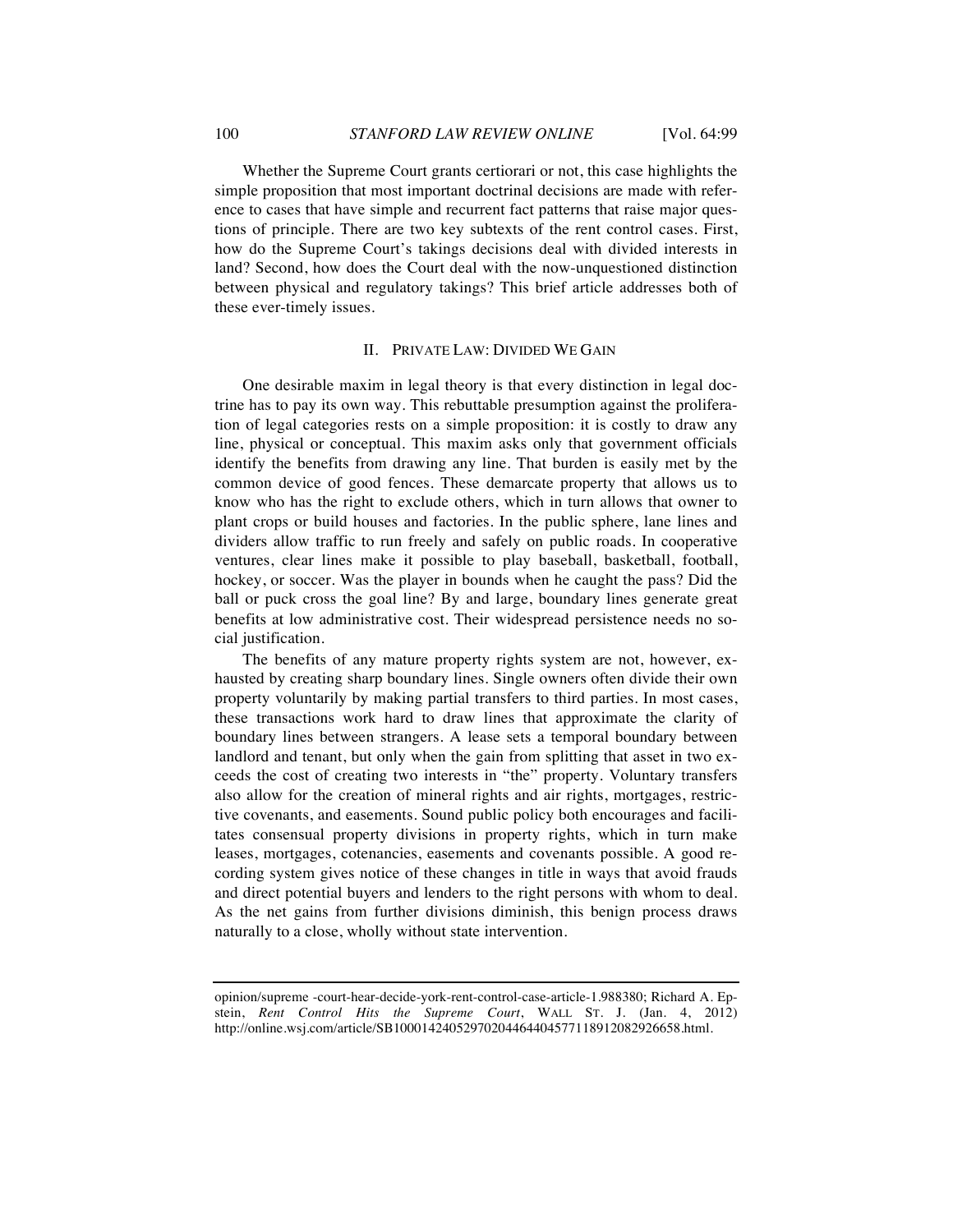# III. PUBLIC LAW: UNITED WE FALL

Unfortunately, modern takings law is in vast disarray because the Supreme Court deals incorrectly with divided interests under the Takings Clause of the Fifth Amendment, which reads: "nor shall private property be taken for public use, without just compensation."<sup>4</sup> The Supreme Court's regnant distinction in this area is between physical and regulatory takings. In a physical taking, the government, or some private party authorized by the government, occupies private land in whole or in part. In the case of a per se physical taking, the government must pay the landowner full compensation for the value of the land occupied. Regulatory takings, in contrast, leave landowners in possession, but subject them to restrictions on the ability to use, develop, or dispose of the land. Under current law, regulatory takings are only compensable when the government cannot show some social justification, broadly conceived, for its imposition.<sup>5</sup>

Thus, under current takings law, a physical occupation with trivial economic consequences gets full compensation. In contrast, major regulatory initiatives rarely require a penny in compensation for millions of dollars in economic losses. The distinction has been defended on the ground that the Court's cases have consistently offered higher protection to physical takings given the historical importance of protection against occupation. It is also, as Justice Thurgood Marshall wrote, that a physical taking "is perhaps the most serious form of invasion of an owner's property interests. To borrow a metaphor, the government does not simply take a single 'strand' from the 'bundle' of property rights: it chops through the bundle, taking a slice of every strand."<sup>6</sup>

This metaphor notwithstanding, the arguments are not sufficient to defend the distinction. Quite simply, the distinction between physical and regulatory takings does not pay its own way, which becomes more evident when we ask two key questions: Why draw this line? How should we draw this line?

The per se protection for physical takings guards against the political risk that greedy neighbors will use the political process to strip their neighbors of their property by brute force. Some people exhibit a stout moral resistance to political confiscation by majority vote. Even those strong social expectations, taken by themselves, rarely offer sufficient protection to isolated property owners. Placing the government under a price system (through the payment of just compensation) increases the odds that takings will only occur when their social gains exceed their social costs. If governments always acted with good motives and full knowledge, the protection would hardly be required. But self-interested actors rarely show that measure of self-restraint—so socially, it is worth bearing the heavy costs of running a compensation system.

<sup>4.</sup> U.S. CONST. amend. V.

<sup>5.</sup> *See*, *e.g.*, Lingle v. Chevron U.S.A. Inc., 544 U.S. 528 (2005).

<sup>6.</sup> *See* Loretto v. Teleprompter Manhattan CATV Corp., 458 U.S. 419, 435 (1982) (citation omitted).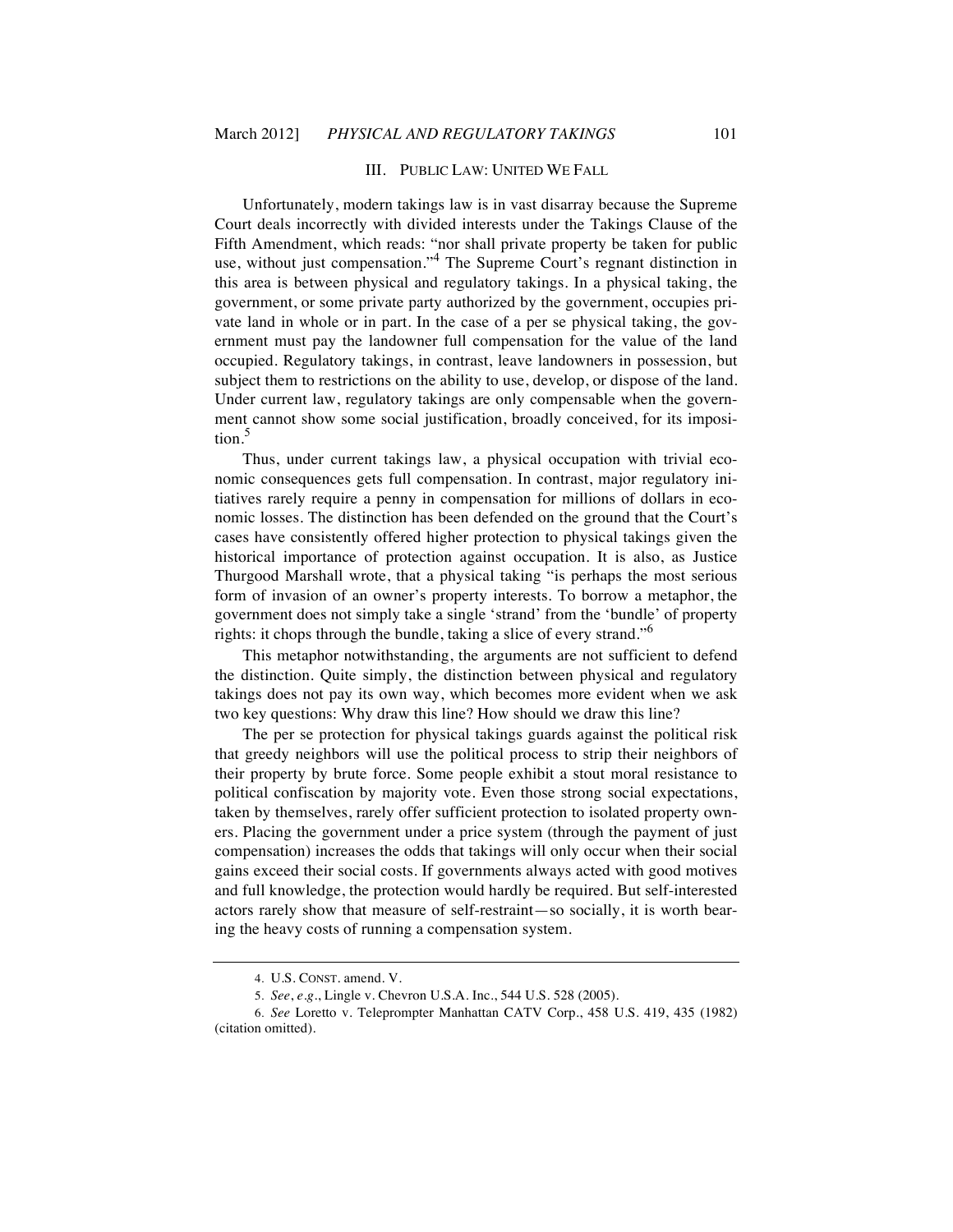The identical forces of self-interest are at work with restrictions on use and development of land. Why then assume that the process will usually work well? These restrictions reduce land values to owners by amounts that are likely to exceed the net gains to outsiders. Once again, a compensation requirement can reduce the political risks of allowing the taking of partial interests in property without any compensation at all. Why then do we not lump regulations with occupations, given the parallel political risks? Do we want the owner who is entitled to build a shopping mall on the east side of the road to work overtime to block the construction of a competitive shopping mall on the west side of the road? Nor are the social losses from these maneuvers reduced if all incumbent owners on the east side of the road work in concert to block like construction by all the owners on the west side of the road. Quite the opposite: the aggregation of winners and losers only magnifies the political risks. The categorical distinction between physical and regulatory takings ignores all the relevant similarities, and it necessarily increases the cost of administering the system, especially in the puzzling cases close to the line.

Ideally, the uniform theory of takings plays out the same way for government occupations and government regulations. To see why, consider two pairs of polar opposite cases. In the first, the same large-lot restriction is imposed on all landowners within a class, but that restriction only benefits individuals outside the regulated class. The generalization of this regulation only compounds the mistake. What Justice Holmes rightly called "average reciprocity of advantage" only occurs in the second cases when everyone subject to a restriction benefits from it, as with many exterior design restrictions.<sup>7</sup> In this context, when the losses and gains are totaled, if each person is a gainer, then the constitutional command for just compensation is satisfied. Similarly, albeit less frequently, when part of the land is taken equally from many owners to construct a road that benefits all, the retained land of each is also worth more than it was before. The analysis of regulation thus applies to occupation. But if that occupation is skewed in one direction, it does not. The correct analysis of any takings of divided interests in land looks at both the benefit and the cost side for all physical and regulatory takings.

#### IV. DRAWING THE LINE IN THE WRONG PLACE

Against this backdrop, any effort to distinguish between the two cases leads to doctrinal confusion, as the following brief account of rent control, support easements, zoning and landmark preservation statutes shows.

In *Block v. Hirsh*,<sup>8</sup> the Supreme Court rejected a takings challenge to the rent control scheme put in place in Washington, D.C. just after the end of World War I. In a five-to-four decision, Justice Holmes held that the ordinance

<sup>7.</sup> *See* Pa. Coal Co. v. Mahon, 260 U.S. 393, 415 (1922).

<sup>8.</sup> 256 U.S. 135 (1921).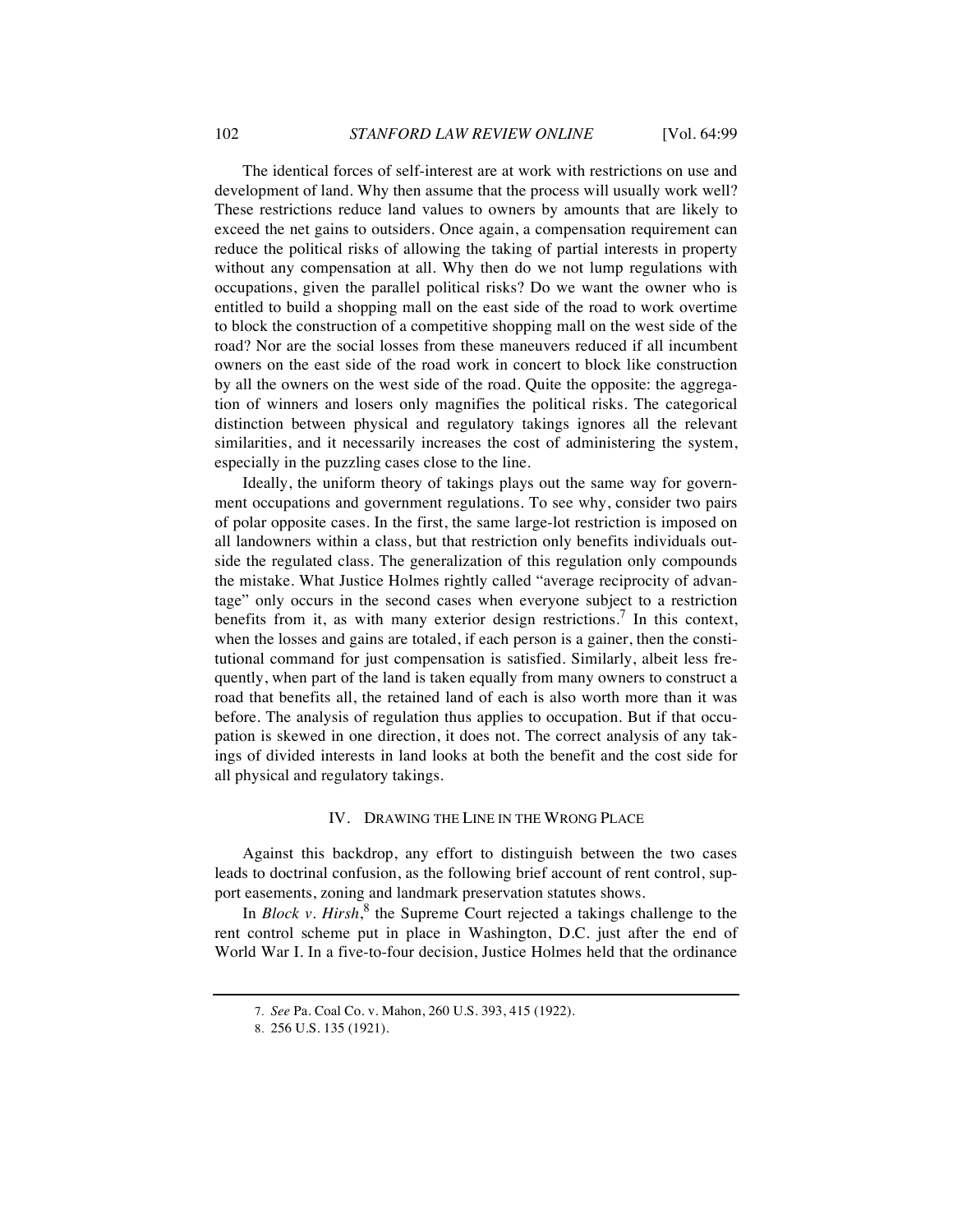was a temporary wartime measure that might not withstand scrutiny if implemented on a permanent basis. "The only matter that seems to us open to debate is whether the statute goes too far."<sup>9</sup> "Too far" does not explain how far is too far. When a clear line is desperately needed, a weak test of degree is offered instead, and it does not explain why any rent control statute endures in times of prolonged peace. Indeed, the New York rent stabilization law is renewed like  $clockwork$ ,<sup>10</sup> so that all the middle cases on the continuum survive quite clearly, even though in theory these matters of degree should only go to the extent of the taking, not to its existence.

The wartime rationale had worn thin by 1993, when in *Yee v. City of Escondido*, Justice Sandra Day O'Connor, writing for seven Justices, noted that a rent control ordinance "does not effect a physical taking in the first place."<sup>11</sup> Why? "Because they voluntarily open their property to occupation by others, petitioners cannot assert a per se right to compensation based on their inability to exclude particular individuals.<sup>512</sup> Clearly, the line between physical and regulatory takings now departs from its original meaning. Rent control statutes don't restrict how landlords use their property. Rather, they keep the tenants in possession of the landlord's property indefinitely. Justice O'Connor's short description thus ignores the temporal dimension of property. The landlord consented to admit the tenant only for the duration of the lease. Why the continued occupation of the land after the expiration is not a physical taking is left to the imagination. Instead of getting the fee simple on the lease's expiration that is worth \$*X*, the landlord first gets a below-market rent, coupled with worthless rights to evict the tenant for nonpayment (which almost never happens) or to convert the property to some other use over, of course, determined resistance before the local zoning board. The new bundle of rights is worth far less than the old one, which is why tenants protect them with their lives. The entire rent control system rests on the most rickety of foundations.

The same failure to appreciate divided interest also surfaced with mineral interests. In 1922, one year after *Block,* Justice Holmes again appealed to the "too far" language in *Pennsylvania Coal Co. v. Mahon*.<sup>13</sup> In that case, the coal company had retained a support estate when it conveyed the surface estate to owners who took the risk of subsidence from the company's mining operation. Justice Holmes held that the state of Pennsylvania owed compensation to the holders of these mineral interests when it forced the mineral owner to convey

<sup>9.</sup> *Id.* at 156.

<sup>10.</sup> N.Y. State Tenants & Neighbors Coal., *Tenants & Neighbors: Fact Sheet on Rent Law Renewal*, INT'L UNION OF TENANTS (Dec. 2010), http://www.iut.nu/members/USA/ NewYork/ 2010/FactSheetRentLawRenewalDec2010.pdf.

<sup>11.</sup> 503 U.S. 519, 532 (1992).

<sup>12.</sup> *Id.* at 531.

<sup>13.</sup> 260 U.S. 393, 415 (1922). For a detailed account of the facts, see WILLIAM A. FISCHEL, REGULATORY TAKINGS: LAW, ECONOMICS, AND POLITICS 13-63 (1995).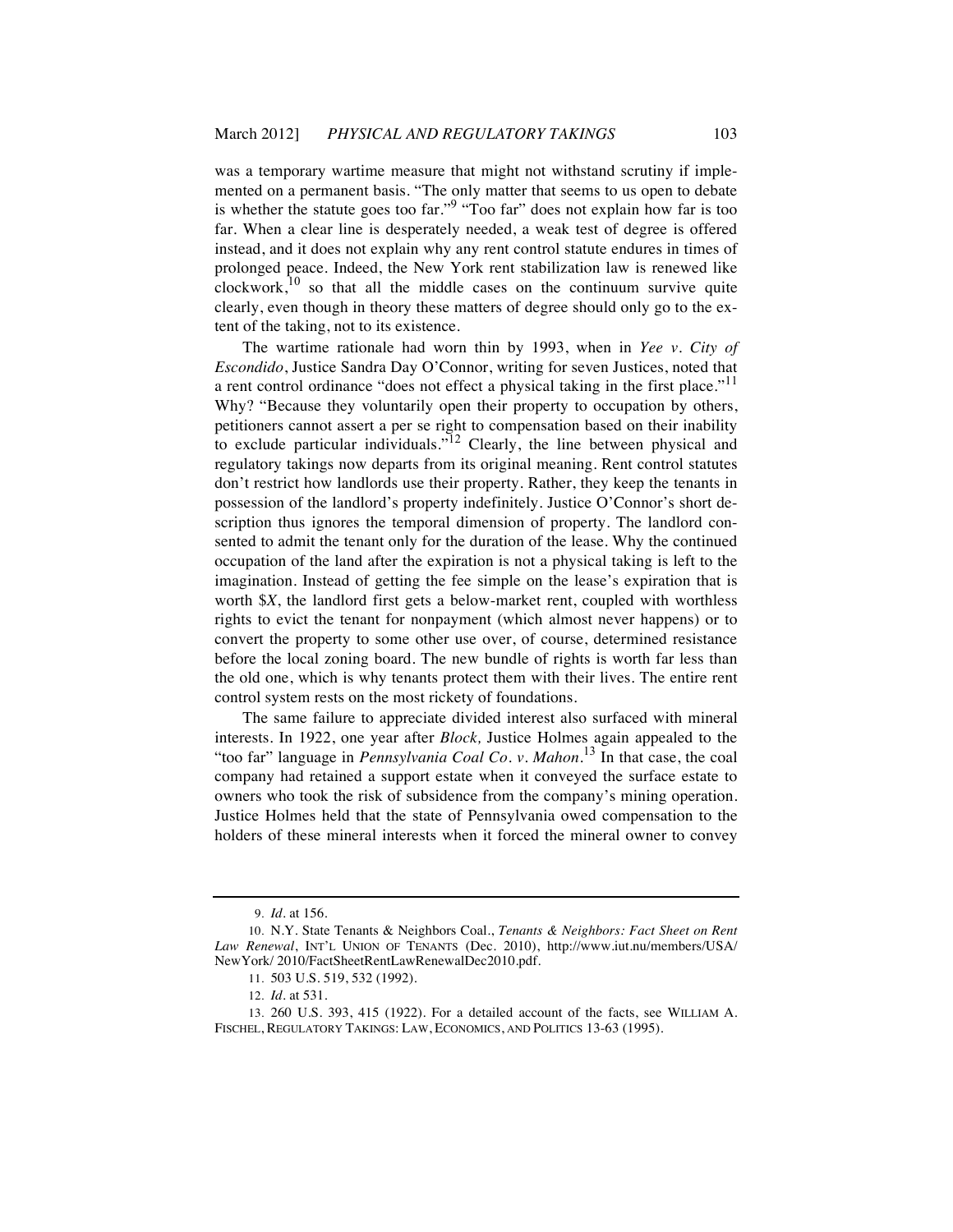the support interest to the surface owner free of charge.<sup>14</sup> The ad hoc "too far" language explains nothing, for the statutory scheme challenged in *Pennsylvania Coal* constituted confiscation of a recognized partial interest in land for which there was, of course, no return consideration. All surface owners benefited, and all mineral owners were hurt. It is a matter of indifference whether the case involves government occupation or regulation. If the mineral rights holder had to leave coal in place, is there a physical taking if the government never mines the coal itself? Is it a regulatory taking, governed by wholly different principles, if the mineral owner can take what coal he wishes, so long as it still shores up the foundations? The proper approach ignores these refinements by requiring in both cases compensation equal to the diminution in value of the mineral estate.

The same error was repeated in the zoning context in the 1926 decision of *Village of Euclid v. Ambler Realty Co*., which sustained a zoning decision that had been held unconstitutional by the district court.<sup>15</sup> Here, the partial interest was a restrictive covenant on land use, in which the local government placed sharp restrictions on the unified use of a single sixty-eight-acre plot of land which the plaintiff alleged reduced its value, perhaps by as much as eighty percent. The truth of that allegation has been disputed, but the case was decided on the assumption that it was true, as it is in fact true for many modern zoning schemes. As a matter of private law, these restrictive covenants, like easements, are servitudes, which private parties must acquire by purchase. But if these covenants are embodied in a zoning ordinance, they count as mere restrictions on use, which are rarely compensable. But again, in *Euclid*, *all* the restrictions were on the one isolated owner, for the benefit of some subclass of neighbors. *Euclid* did not sport a set of reciprocal covenants (such as those found in many planned unit developments) that often generate in-kind compensation to all owners. *Euclid*'s false step has marred zoning law to the current day. The want of a price system through the just compensation system leads to systematic overregulation relative to the common good.

The same conceptual misstep was repeated fifty-two years later in *Penn Central Transportation Co. v. New York City*. <sup>16</sup> Justice Brennan upheld a landmark preservation ordinance that prevented the construction of a new Breuer tower over Grand Central Terminal. Justice Brennan's technique let the city prevail when the relevant interests were balanced, while suppressing that air rights may be used, sold, mortgaged, or leased under state law. Justice Brennan articulated the strong distinction between physical and regulatory takings without asking whether the loss of these air rights was a physical taking if the city did not use these air rights, but only blocked their use by the former owner. The correct approach compensates for the diminution in market value no matter which side of the line the case is on. Nonetheless, Justice Brennan undercut the

<sup>14.</sup> *See generally Pa. Coal Co.*, 260 U.S. at 393.

<sup>15.</sup> 272 U.S. 365 (1926).

<sup>16.</sup> 438 U.S. 104 (1978).